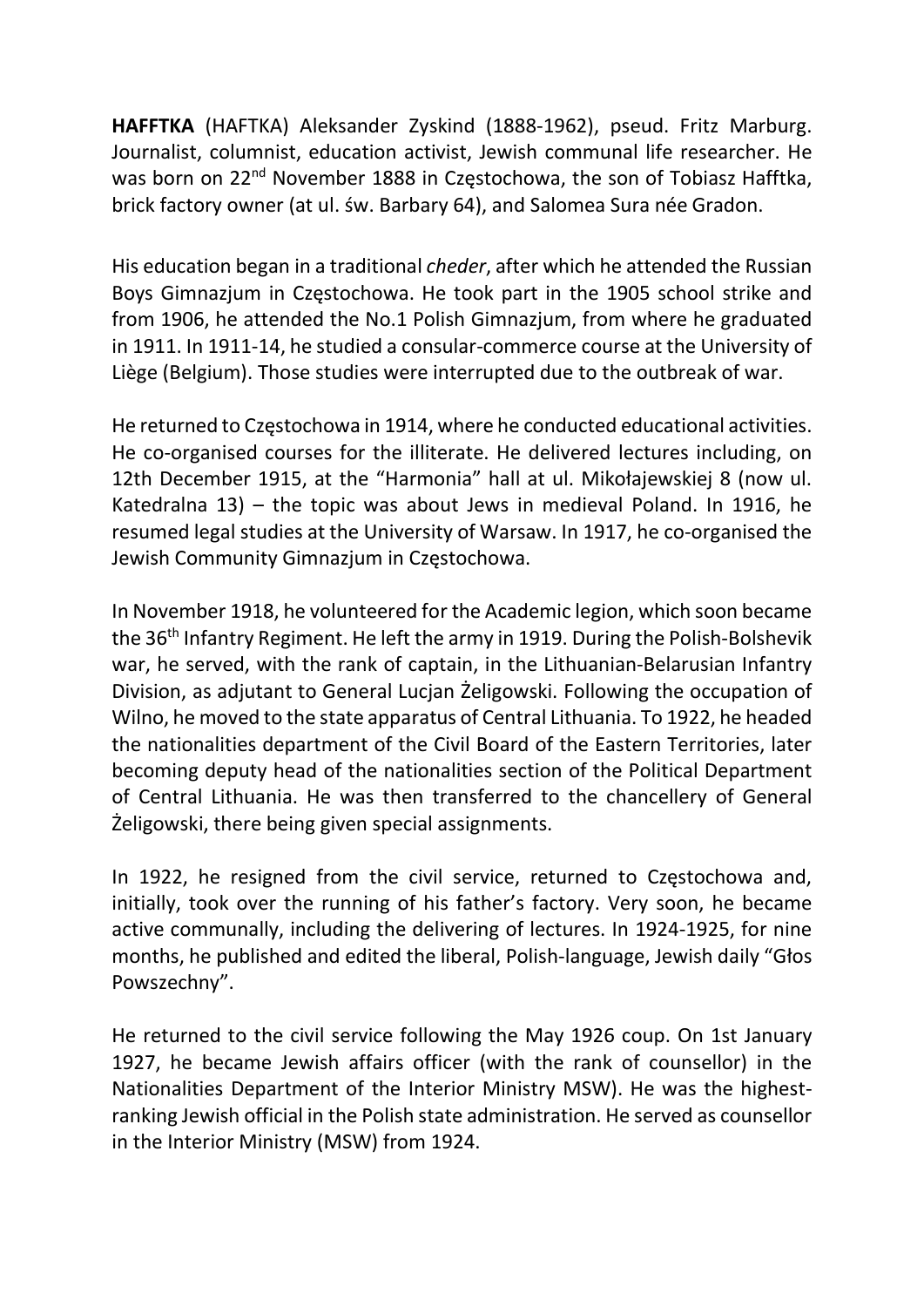However, he still maintained contact with Częstochowa. For example, in 1925, his article was published in the one-off journal "Universita Ivrit" (Hebrew University), published to mark the occasion of the opening of the [Hebrew] University of Jerusalem.

In 1927-1937, he headed the Jewish section of the Nationalities Department of the MSW. He was a member of the Main Board of Union of Jewish Participants in the Fight for Polish Independence. (He wrote articles for the Union's bulletin "Na przełomie" [At the Turning Point). He was active in Ezrat Cholim Anijim (Aid for the Poor Sick). In 1939, he lived in Warsaw at Hoża 23.

He was co-editor of "Przegląd Wileński", "Kurier Wileński, "Nasz Kraj", "Epoka" and "Wiener Morgenzeitung". In the second half of the 1920s, he worked with the "Sprawy Narodowościowe" and "Palestyna" magazines. In his articles, he dealt with nationality issues, mainly Jewish. He was co-editor of the monograph Żydzi w Polsce Odrodzonej ["Jews in Reborn Poland"], vols. I-II (Warsaw 1932– 1933) and the author of an article in vol. II of that publilcation, entitled Żydowskie stronnictwa polityczne w Polsce Odrodzonej ["Jewish Political Parties in Reborn Poland"].

He authored books:

- Kongresy mniejszości narodowych w Genewie w latach 1927–30 ["Congresses of National Minorities in Geneva in 1927-1930"],
- Agraryzacja Żydów w Rosji sowieckiej ["The Agrarisation of Jews in Soviet Russia"],
- Żydzi w Grodzieńszczyźnie w czasie wielkiej wojny ["Jews in the Grodno Region During the Great War"],
- Zagadnienia autonomii kulturalno-personalnej mniejszości narodowościowej ["Issues of Cultural and Personal Autonomy of National Minorities"] and
- Der Antisemitismus in der deutschen Republik ["Antisemitism in the German Republic", Vienna 1931).

On 18th February 1937, he lost his position in the Ministry and was accused of corruption and the betrayal of state secrets. In 1938, he won a libel lawsuit, but was unable to return to work.

Following the outbreak of war in 1939, together with his wife and six-year-old daughter, he fled to Lithuania. In 1940, they obtained visas, from Japanese Consul Sugihara, and left for Japan via Moscow and Siberia. From there, they